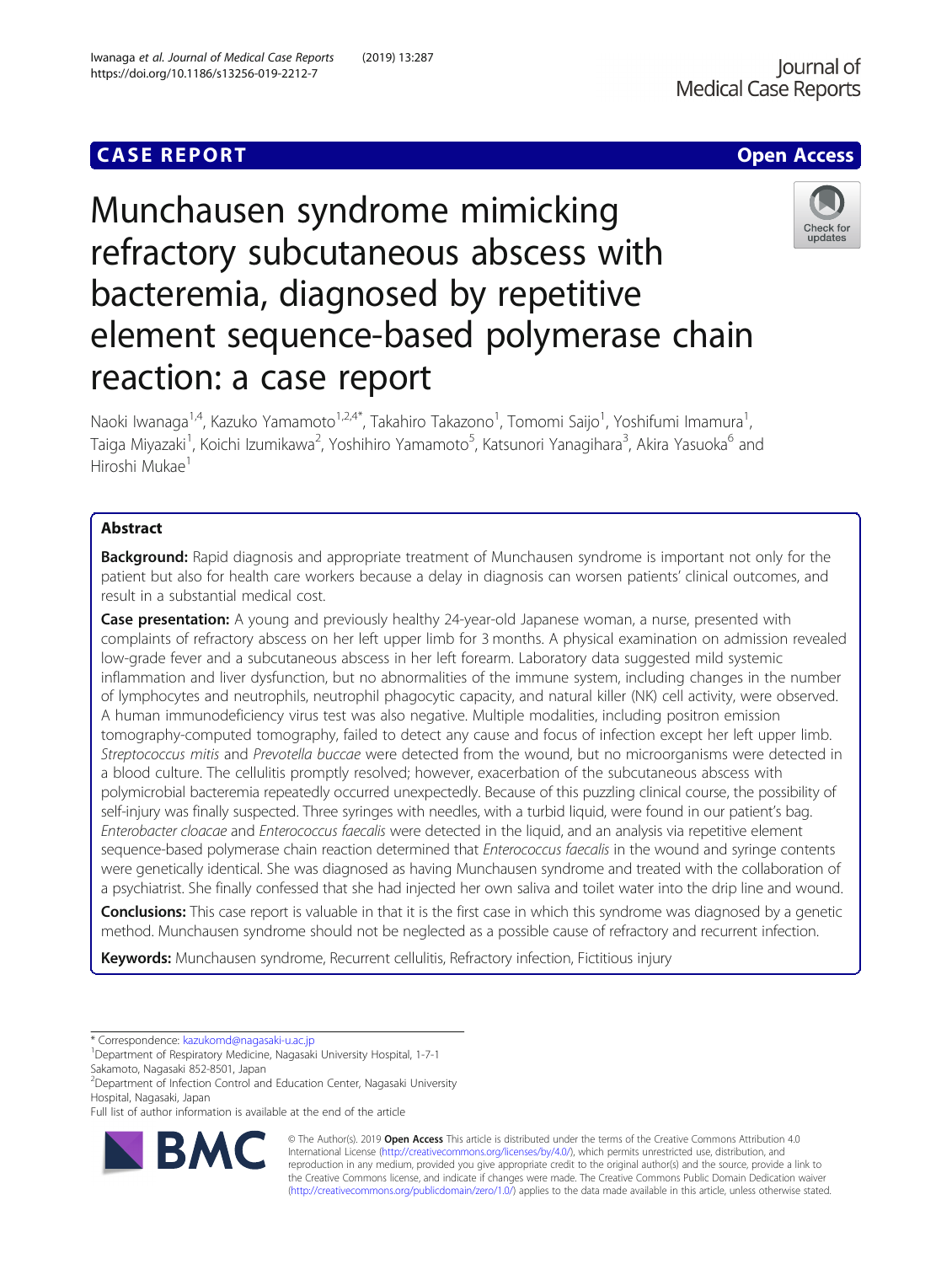#### Introduction

Munchausen syndrome was named after Baron von Munchausen, who reportedly amused audiences with made-up stories in the eighteenth century. In 1951 Asher coined the term for persons seeking care for fictitious illnesses [[1\]](#page-5-0). A recent review reported that the approximate prevalence of factitious disorder among psychiatric diseases ranges from 0.5 to 8% [[2\]](#page-5-0). Typically, these patients have dramatic clinical findings and long histories of diagnosis and treatment at other institutions [[3\]](#page-5-0). They are willing to receive diagnostic and therapeutic procedures, even if these are painful, and show great pleasure when receiving attention from medical staff [\[4](#page-5-0)]. The diagnosis of factitious disorder in Diagnostic and Statistical Manual of Mental Disorders, Fifth Edition (DSM-5) requires the following: falsification of physical or psychological signs associated with identified deception, presentation of themselves to others as ill, evident deceptive behavior, and behavior unexplained by another mental disorder [[5\]](#page-5-0). However, it is generally not easy to raise this syndrome in differential diagnosis and to confirm a definite diagnosis.

Here we report an educational case of a young healthy woman with repeated subcutaneous abscess and bacteremia, subsequently diagnosed as having Munchausen syndrome. This case report is valuable in that it is the first case in which this syndrome was diagnosed by a genetic method.

#### Case presentation

A 24-year-old Japanese woman presented to our hospital with complaints of recurrent fever and subcutaneous abscess on her left upper limb. She had been previously healthy and worked as a nurse in a general hospital. She had a history of multiple subcutaneous abscesses in a year, all occurring after surgeries of the shoulder and forearms performed for bone fracture and impingement syndrome. For 3 months before admission she had repeated episodes of subcutaneous abscess on her left forearm, which was the site of blood collection and arterial line puncture. Cefazolin, cefotiam, piperacillin, sulbactam/ampicillin, clindamycin, ceftazidime, gentamicin, and meropenem were sequentially administered, but the problem was not resolved. The cellulitis worsened in spite of these antibiotic treatments, and finally she developed bacteremia. Incision and drainage of her left upper limb was conducted 1 week before admission, and she was referred and admitted to our hospital for further investigation and treatment.

She did not have underlying diseases or any family members with psychiatric disorders, autoimmune diseases, or malignancies. Her social history revealed no trouble with her surroundings, including her workplace. Her physical characteristics on admission were as follows: height, 155 cm; weight, 45 kg; body temperature, 37.4 °C; blood pressure, 122/76 mmHg; heart rate, 70 beats/minute and regular; and respiratory rate, 15/minute. A physical examination on admission did not reveal any focus of infection other than her left forearm. The skin of her left upper extremity had been incised at two points. Redness, swelling, and induration of the skin by cellulitis were seen around the incision (Fig. 1). Laboratory data suggested systemic inflammation and mild liver dysfunction (Table [1](#page-2-0)).

On admission, we considered the possibility of immunodeficiency, but there were no abnormalities of her immune system, such as changes in the number of lymphocytes and neutrophils, neutrophil phagocytosis disinfection capacity, or natural killer (NK) cell activity. She was also negative for human immunodeficiency virus (HIV) infection (Table [1](#page-2-0)). Contrast-enhancedcomputed tomography (CT) of her whole body, transesophageal echocardiography, magnetic resonance imaging of her heart and spine, and bone marrow puncture all failed to detect any focus of infection except her left upper limb. Microbiological examinations, including a culture for anaerobic bacteria using an anaerobic porter, detected Streptococcus mitis, β-Streptococcus, genus Mobiluncus, and Prevotella buccae from the wound, but no microorganisms were detected in her blood. At first, she was treated with meropenem  $(2 g/day)$  and linezolid (1200 mg/day) intravenously, and the cellulitis was promptly resolved. However, unexpectedly, she suddenly developed high fever and complained of severe pain at the site of the cellulitis. We made an emergency incision of her left upper limb for diagnosis of compartment syndrome and observed a jet of pus out of the supinator muscle (Fig. [2](#page-2-0)). As a result, the antibiotic was switched to garenoxacin (400 mg/day). Stenotrophomonas maltophilia was



Fig. 1 Appearance of the left upper limb on admission. The left upper limb was dissected for relaxation incision because of compartment syndrome due to progressive cellulitis. Redness, swelling, and induration of the skin by cellulitis were seen around the incision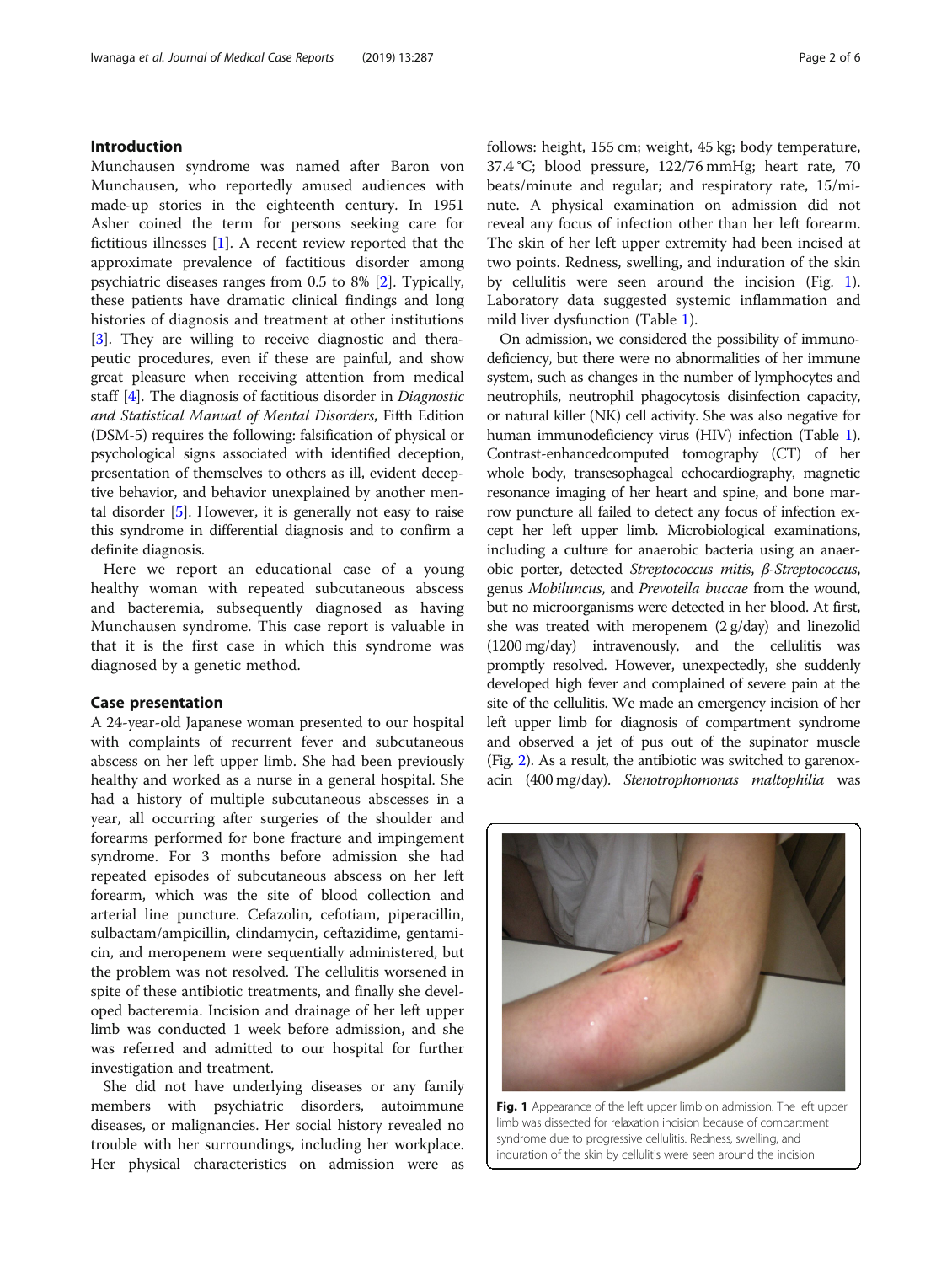| Hematology |      |                   | Chemistry               |       |        | Serology                        |                   |
|------------|------|-------------------|-------------------------|-------|--------|---------------------------------|-------------------|
| <b>WBC</b> | 8400 | $/ \mu L$         | CRP                     | 2.63  | mg/dL  | HIV antibody                    | $\left( -\right)$ |
| Stab       | 1.0  | $\%$              | <b>ESR</b>              | 44.9  | mm/h   | <b>STS</b>                      | $\left( -\right)$ |
| Seg        | 41.0 | $\%$              | <b>FBS</b>              | 85    | mg/dL  | <b>TPHA</b>                     | $\left( -\right)$ |
| Ly         | 38.0 | $\%$              | HbA1c                   | 5.3   | $\%$   | HBs antigen                     | $\left( -\right)$ |
| Aty-ly     | 1.0  | $\%$              | lgG                     | 1640  | mg/dL  | HCV antibody                    | $\left( -\right)$ |
| Hb         | 10.8 | g/dL              | lgA                     | 139   | mg/dL  | CMV-IgM                         | $\left( -\right)$ |
| Ht         | 33.4 | $\%$              | lgM                     | 424   | mg/dL  | CMV-IgG                         | $\left( -\right)$ |
| Plt        | 414  | $\times 10^4$ /µL | IgE                     | 7.4   | IU/mL  | CMV antigenemia                 | $\left( -\right)$ |
| Chemistry  |      |                   | C3                      | 152.0 | mg/dL  | EBV(VCA-IgM)                    | $\left( -\right)$ |
| TP         | 8.1  | g/dL              | C4                      | 28.8  | mg/dL  | EBV(VCA-IgG)                    | $\left( -\right)$ |
| Alb        | 4.3  | g/dL              | CH50                    | 50.9  | IUI/L  | EBV(EBNA-IgG)                   | $\left( -\right)$ |
| TB         | 0.3  | mg/dL             | Coagulation             |       |        | ß-D glucan                      | $\left( -\right)$ |
| AST        | 28   | U/L               | PT(INR)                 | 1.15  |        | Cryptococcus antigen            | $\left( -\right)$ |
| ALT        | 48   | U/L               | APTT                    | 31.7  | sec    | Aspergillus antigen             | $\left( -\right)$ |
| ALP        | 339  | U/L               | Fib                     | 568   | mg/dL  | Candida antigen                 | $\left( -\right)$ |
| LDH        | 147  | U/L               | D-dimer                 | 1.9   | µg/mL  | QFT-2G                          | $\left( -\right)$ |
| CPK        | 19   | U/L               | Immunology              |       |        | Microbiology                    |                   |
| <b>BUN</b> | 6.0  | mg/dL             | NK cell activity        |       | normal | Blood culture                   | $\left( -\right)$ |
| Cr         | 0.59 | mg/dL             | NADPH oxidase           |       | normal | Rapid influenza diagnostic test | $\left( -\right)$ |
| Na         | 139  | mEq/L             | Reactive oxygen species |       | normal |                                 |                   |
| Κ          | 4.2  | mEq/L             |                         |       |        |                                 |                   |
| $\subset$  | 102  | mEq/L             |                         |       |        |                                 |                   |
| Ca         | 10.2 | mEq/L             |                         |       |        |                                 |                   |

<span id="page-2-0"></span>Table 1 Laboratory findings on admission

Alb albumin, ALP alkaline phosphatase, ALT alanine aminotransferase, APTT activated partial thromboplastin time, AST aspartate aminotransferase, Aty-ly Atypical lymphocytes, BUN blood urea nitrogen, Ca calcium, Cl chlorine, CMV cytomegalovirus, CPK creatine phosphokinase, Cr creatinine, CRP C-reactive protein, EBV Epstein-Barr virus, ESR erythrocyte sedimentation rate, FBS fasting blood sugar, Fib fibrinogen, Hb hemoglobin, HbA1c glycated hemoglobin, HBs hepatitis B surface, HCV hepatitis C virus, HIV human immunodeficiency virus, Ht hematocrit, INR international normalized ratio, K potassium, LDH lactate dehydrogenase, Ly lymphocytes, Na sodium, NADPH nicotinamide adenine dinucleotide phosphate, NK natural killer, PIt platelets, PT prothrombin time, QFT QuantiFERON, STS serologic test for syphilis, TB total bilirubin, TP total protein, TPHA Treponema pallidum hemagglutination assay, WBC white blood cells



Fig. 2 Emergency relaxation incision for alleviation of compartment syndrome in the patient's left upper limb. Pus appeared in the supinator muscle

detected in blood and pus cultures, so sulfamethoxazoletrimethoprim was added. However, an allergic reaction to sulfamethoxazole-trimethoprim, such as acute fever and extensive skin eruption, occurred, so we switched to minocycline instead. Hyperbaric oxygen therapy was also performed nine times against the refractory soft tissue infection to improve neutrophil functions [[6](#page-5-0)]. At the end, these multidisciplinary treatments allowed her to consider discharge, however, high fever and subcutaneous abscess of the same limb suddenly developed again.

As a result of this puzzling clinical course, especially the fact that multiple species, including oral indigenous bacteria with a polymicrobial pattern, were detected in cultures of blood and the wound abscess (Fig. [3\)](#page-3-0), we finally suspected the possibility of self-injury. A psychiatrist was consulted and gave sufficient explanation to our patient and her family to persuade them to cooperate in diagnosing and treating her. Her sister found three syringes with needles in her bag, and one of these syringes contained a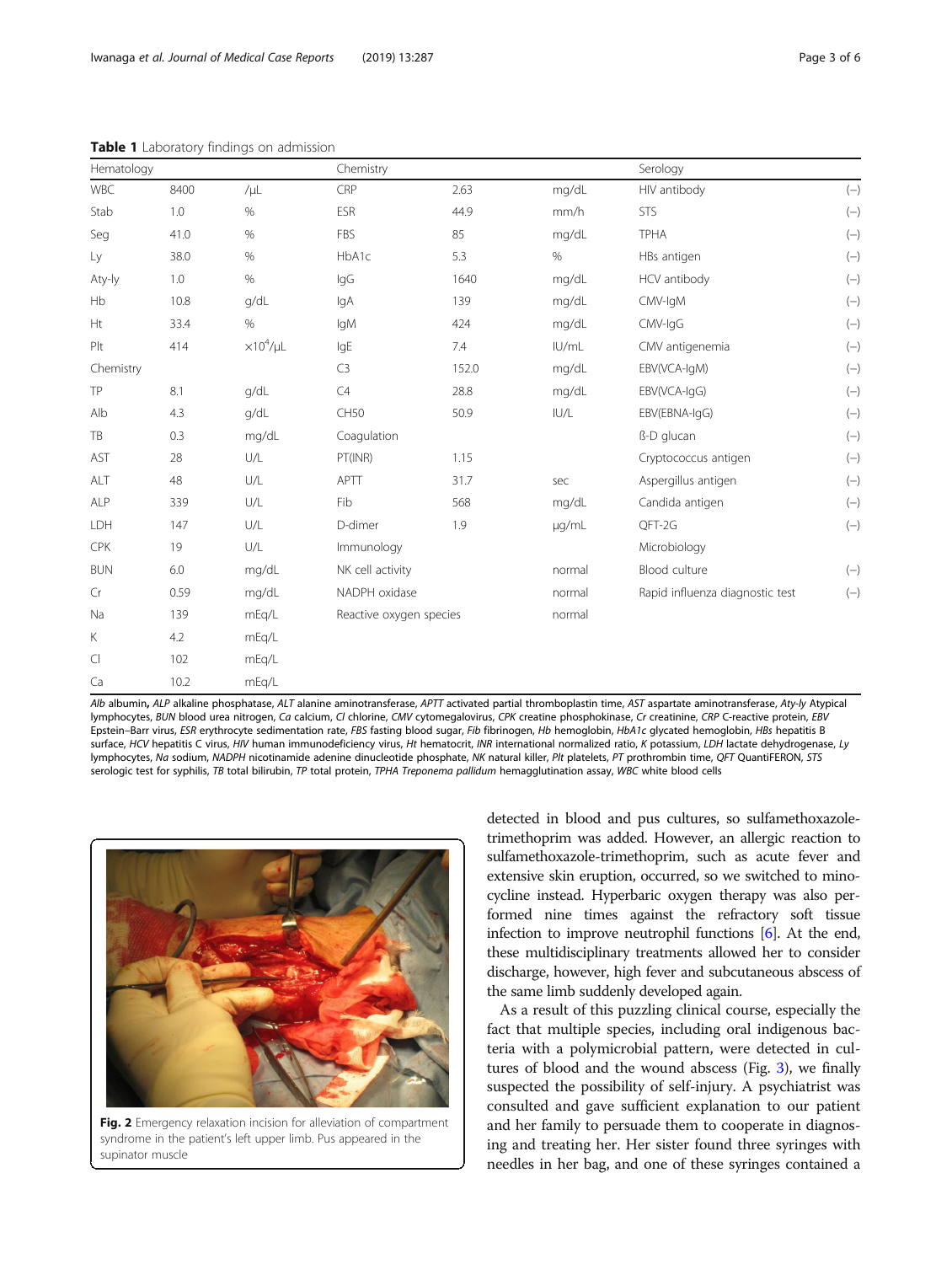<span id="page-3-0"></span>

turbid liquid (Fig. [4a](#page-4-0)). Enterobacter cloacae and Enterococcus faecalis were detected in the liquid, with identical susceptibility to that of the bacteria detected in pus from the muscle. An analysis by repetitive element sequence-based polymerase chain reaction (PCR) determined that Enterococcus faecalis from the wound and the syringe contents were genetically identical (Fig. [4b](#page-4-0)). Finally, a diagnosis of Munchausen syndrome was confirmed.

No further episodes of fever and cellulitis occurred after the start of monitoring by camera and restraint of both upper and lower limbs but, 3 weeks later, our patient suddenly left our hospital and attempted suicide. An order was obtained for compulsory hospitalization for medical care and protection, and she was admitted to the psychiatric department. Two weeks later she confessed that she had injected her saliva or toilet water into a drip bag and into her wound with a syringe. She expressed feelings of extreme loneliness when deprived of care by medical staff. Her mental condition has gradually improved. She was discharged after 2 months of treatment in the psychiatric ward and was followed up in out-patients for a few years.

### **Discussion**

Munchausen syndrome should not be neglected as a possible cause of refractory infection with disproportionate clinical course. However, it is often difficult to raise the syndrome in differential diagnosis and, moreover, challenging to determine a definite diagnosis [[7\]](#page-5-0). This is the first report showing that a PCR-based diagnosis could provide objective evidence for suspicious cases. Unnecessary diagnostic and therapeutic procedures can lead to irreversible morbidity and even death [[8](#page-5-0)]. Experienced clinicians should consider the possibility of this syndrome earlier in similar circumstances; therefore, especially for primary physicians, this case report could have educational value.

Initially, we did not imagine that our patient would subject herself to the serious risks of self-induced infection and focused on treating her medical problems only from the physical aspect and failed to consider her mental health. We hypothesized that either the treatment had been insufficient or that she had a primary or secondary immune disorder as an underlying disease. There have been some reports of recurrent abscess formation in the same anatomic location [\[9](#page-5-0)]. However, she did not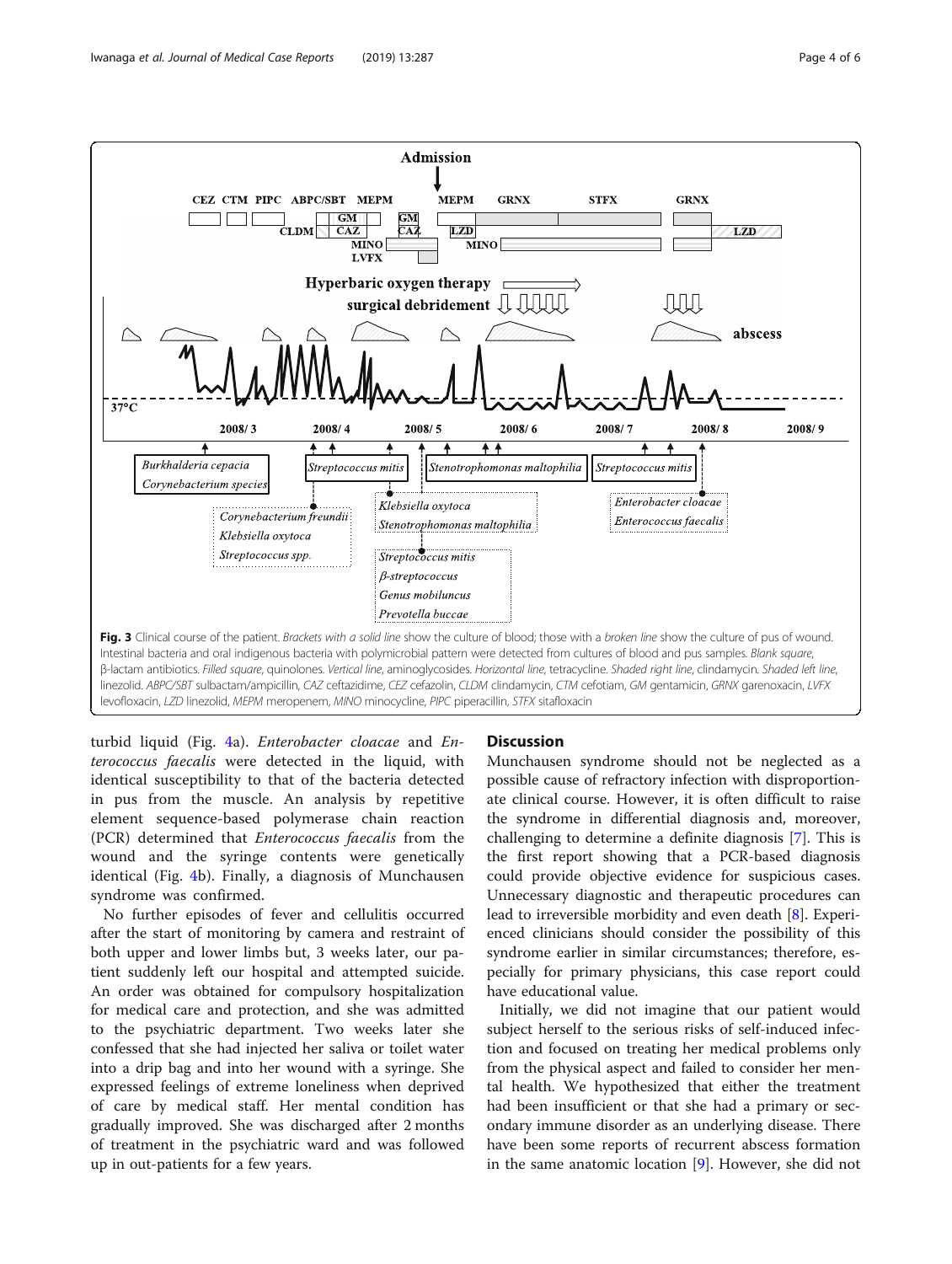have any disorder affecting the function of her left arm, such as lymphedema due to axillary lymph node dissection or venous insufficiency, peripheral arterial disease, or co-infection with other pathogens such as dermatophytes [[10\]](#page-5-0). We performed a variety of examinations to search for other infectious foci but could not find any. She showed no signs of underlying secondary immune disorders such as diabetes mellitus or HIV infection. Some reports have suggested that primary immunodeficiency may not be as rare in adulthood as previously thought, and that such disorders may occasionally escape detection until adulthood  $[11, 12]$  $[11, 12]$  $[11, 12]$ . Accordingly, we considered the possibility of neutrophil defects [\[13](#page-5-0)], but found no evidence to support this idea (Table [1\)](#page-2-0). In the meantime, considering the resistance to various antibiotics, microbial examinations for fungus and multidrugresistant bacteria were also conducted but failed to identify the cause.

As the results of multiple investigations were inconclusive, we began to suspect a psychiatric cause. We thought it might be significant that new complications and symptoms repeatedly appeared as soon as the test results were found to be good; this is one of the characteristics of factitious disorders [\[14\]](#page-5-0). We noted that she was usually in a good mood when her general condition was bad, but her mood worsened as her body recovered. Other factors included the fact that the focus of infection was confined to her left upper arm and she was right handed [\[4](#page-5-0)], and that the bacteria, normally resident in the oral cavity and intestinal tract, were atypical for wound infection [[2\]](#page-5-0), and that these microorganisms were diverse and produced polymicrobial sepsis [[15\]](#page-5-0). In addition to these strange features, she was female, unmarried, and a healthcare worker  $[14]$ ; all these features appeared in previous reports [\[16](#page-5-0)], and led to a suspicion of factitious disorder, especially Munchausen syndrome, due to her dramatic moods and the frequent switching of hospitals [[17,](#page-5-0) [18\]](#page-5-0). However, a definite diagnosis of the disorder was extremely difficult. In the present case, the diagnosis was confirmed by the presence of three syringes with needles in our patient's baggage, as similar cases reported before [[19\]](#page-5-0), and by the genetic conformity of the microbes from the syringe contents and the wound.

No definitive treatment for such patients has been established, but early therapeutic intervention by psychiatrists has been considered very important [\[20](#page-5-0)], and long-term psychotherapy has been reported to be effective to some degree [\[21](#page-5-0), [22](#page-5-0)]. For those with underlying depression, anxiety, or psychotic disorders, medications can be helpful, although most patients deny the diagnosis and leave the hospital [\[23](#page-5-0)]. In our case, constant psychotherapy could be sufficiently helpful for her rehabilitation without any medications.

#### Conclusion

We report a case of Munchausen syndrome presenting as refractory and recurrent infectious disease of subcutaneous abscess and sepsis. It needs to be emphasized that the diagnosis of this disease requires exclusion of hidden physical illness or psychogenic disorders. Rapid diagnosis and appropriate treatment could be important not only

fingerprints generated from repetitive element sequence-based polymerase chain reaction analysis. The Enterococcus faecalis strains (e) proved to be genetically identical, but strains from other patients (a, b, c) were different. M mark

<span id="page-4-0"></span>